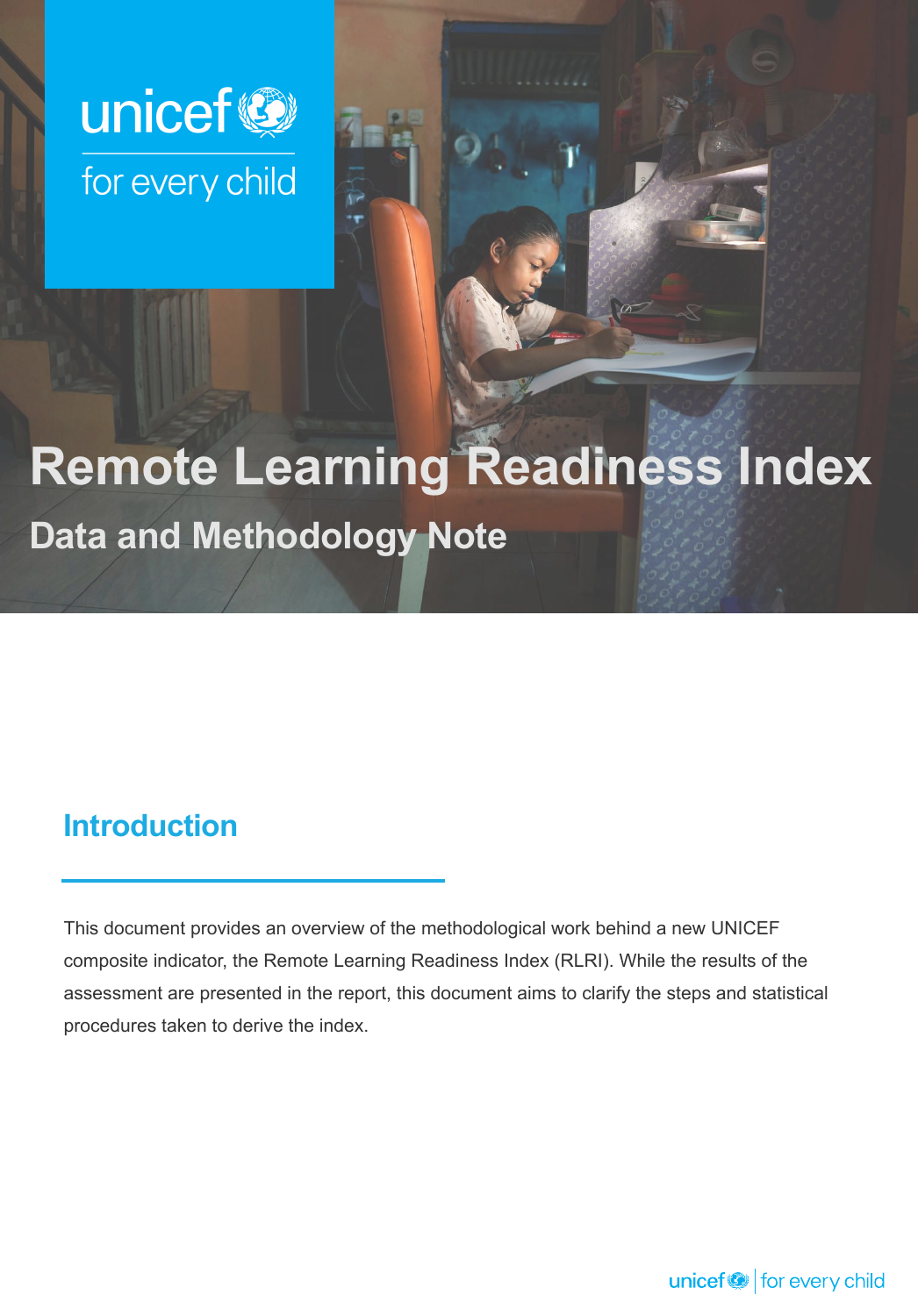The context of the assessment goes back to April 2020 when most countries worldwide closed their schools for in-person instruction, putting more than 1.5 billion students at risk of falling behind in their education. Although 18 months have passed since the pandemic was first announced and most countries have moved back to in-person or hybrid instruction, 27 per cent of countries worldwide have kept schools fully or partially closed, and more than 130 million students in 11 countries missed at least three-quarters of all in-person instruction time during this period of time (UNICEF, 2021). Available evidence suggests that about 30 per cent of schoolchildren worldwide are not able to learn remotely, and large variations are observed between countries, levels of education, and family socio-economic status (UNICEF, 2020).

As the end of the COVID-19 pandemic is not foreseeable, remote learning will continue to play an important role in delivering education in the near future, as well as in providing remedial support for students most affected by learning loss. Furthermore, school closures are not unique to the COVID-19 pandemic and can happen due to environmental factors or conflicts that lead to displacement and migration, affecting the most vulnerable children.

Proceeding from this, the work behind the RLRI was motivated by the following research **question**: *how can one tell which part(s) of the education system should be improved to ensure continuous provision of education to all children through remote learning in extreme cases that lead to school closures?* In other words, the RLRI aims to estimate how resilient national education systems are to crises in terms of ensuring continuity of learning through the remote channels if schools are closed. This metric provides valuable information on the current status of readiness for remote learning, as well as information on how to increase readiness for future school closures.

The main **objective** of the RLRI in terms of its policy application is *to determine which part(s) of the education system need to improve in order to provide all schoolchildren with remote learning opportunities.* Furthermore, the index is also useful in assessing if remote learning channels can be used to mitigate learning losses after school closures in the most affected countries, bringing the most vulnerable back on track in their education pathways.

The RLRI is calculated at the national level, with disaggregation for each education level from pre-primary to upper secondary school. Disaggregation by level of education reveals differences in resilience and vulnerability and highlights where more attention to ensure the continuity of learning is needed. It is critical to consider that countries have different capacities,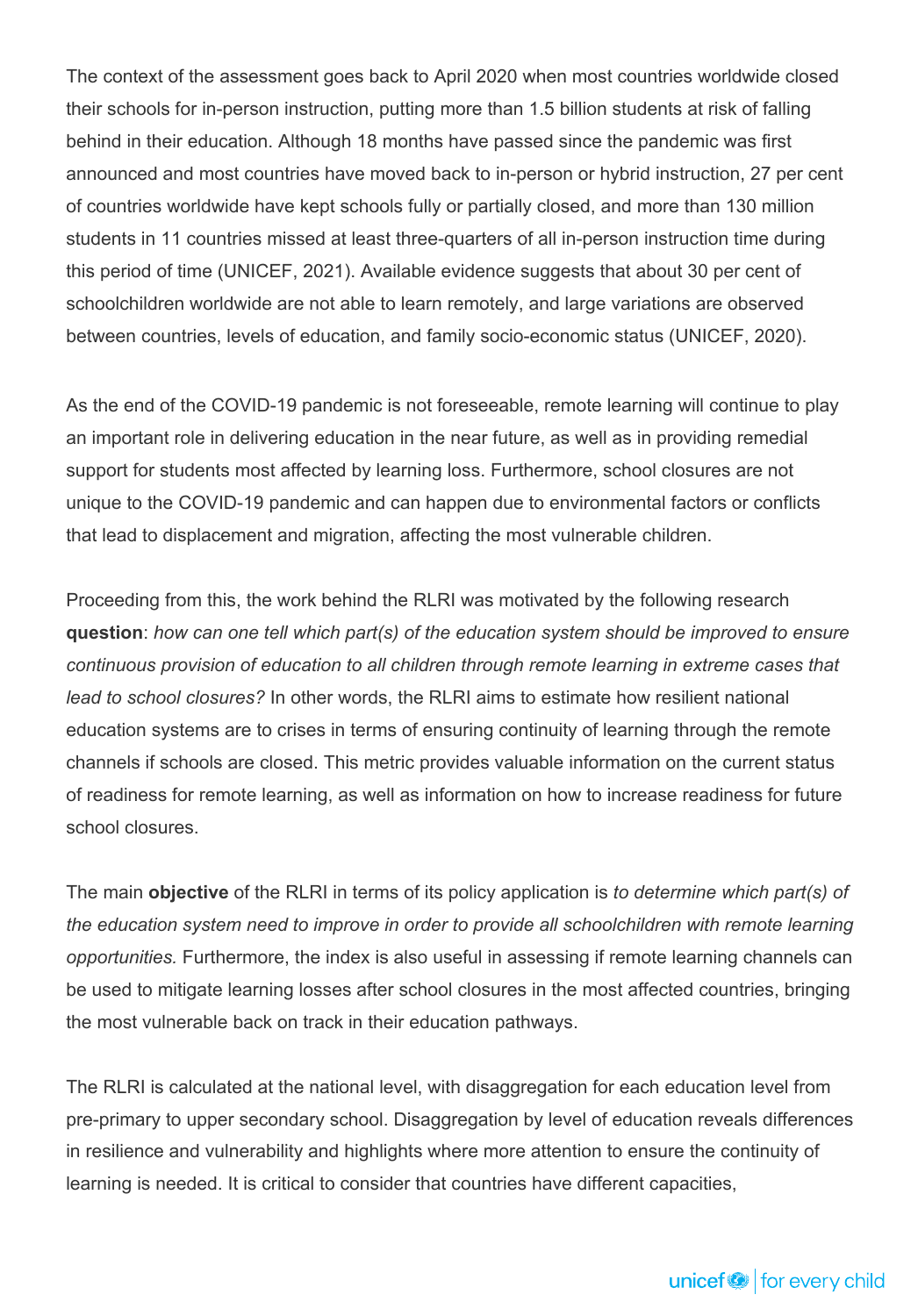preparedness, and resources allocated to cope with crises from pre-primary to upper secondary school, so readiness for remote learning can vary at different education levels.

#### The RLRI is based on four key **guiding principles**:

- 1. Simplicity: the RLRI should employ a methodology that is easy to understand and replicate.
- 2. Sustainability: new rounds of assessment can be produced annually as new data emerges.
- 3. Usability: the RLRI can and should be used to analyze education systems by education level and domain, and to guide policy discussions at the national level.
- 4. Robustness: the RLRI should be statistically robust in terms of its performance.

The **target audience** for the RLRI is composed of education policymakers and stakeholders at the national level. The index can identify critical domains where additional attention and efforts need to be made to more efficiently mitigate the negative consequences of the COVID-19 pandemic on learning, helping to increase the resilience and preparedness for potential school closures in the future.

The assessment performed by the RLRI is aligned with the global education agenda, which identifies the possible areas where the index could guide policy action. UNICEF is working to connect the world's approximately 3.5 billion children and young people to world-class digital learning solutions by 2030 through the [Reimagine Education](https://www.unicef.org/reimagine/education) campaign, and the RLRI could inform this initiative by providing insights on where countries stand in terms of internet access and coverage of digital infrastructure among the student population.

Another initiative, ["Mission: Recovering Education in 2021,](https://www.unicef.org/reports/mission-recovering-education-2021)" was launched jointly by UNICEF, UNESCO and the World Bank to advocate for reopening schools, catch-up learning initiatives that include digital technologies, and supporting teachers. Proceeding from this, the **application of the RLRI** could be useful, but not limited to, the following areas:

- Identification of high-risk countries for learning loss
- Identification of program entry points to improve remote learning, including teacher training for remote learning (an essential aspect of the "mission")
- Informing education sector planning (ESP) processes to improve remote learning preparedness and the resilience of the education sector
- Providing education for out-of-school children and refugees
- Informing UNICEF country offices on how to improve education sector resilience, i.e., making the RLRI part of UNICEF's Strategic Plan monitoring framework.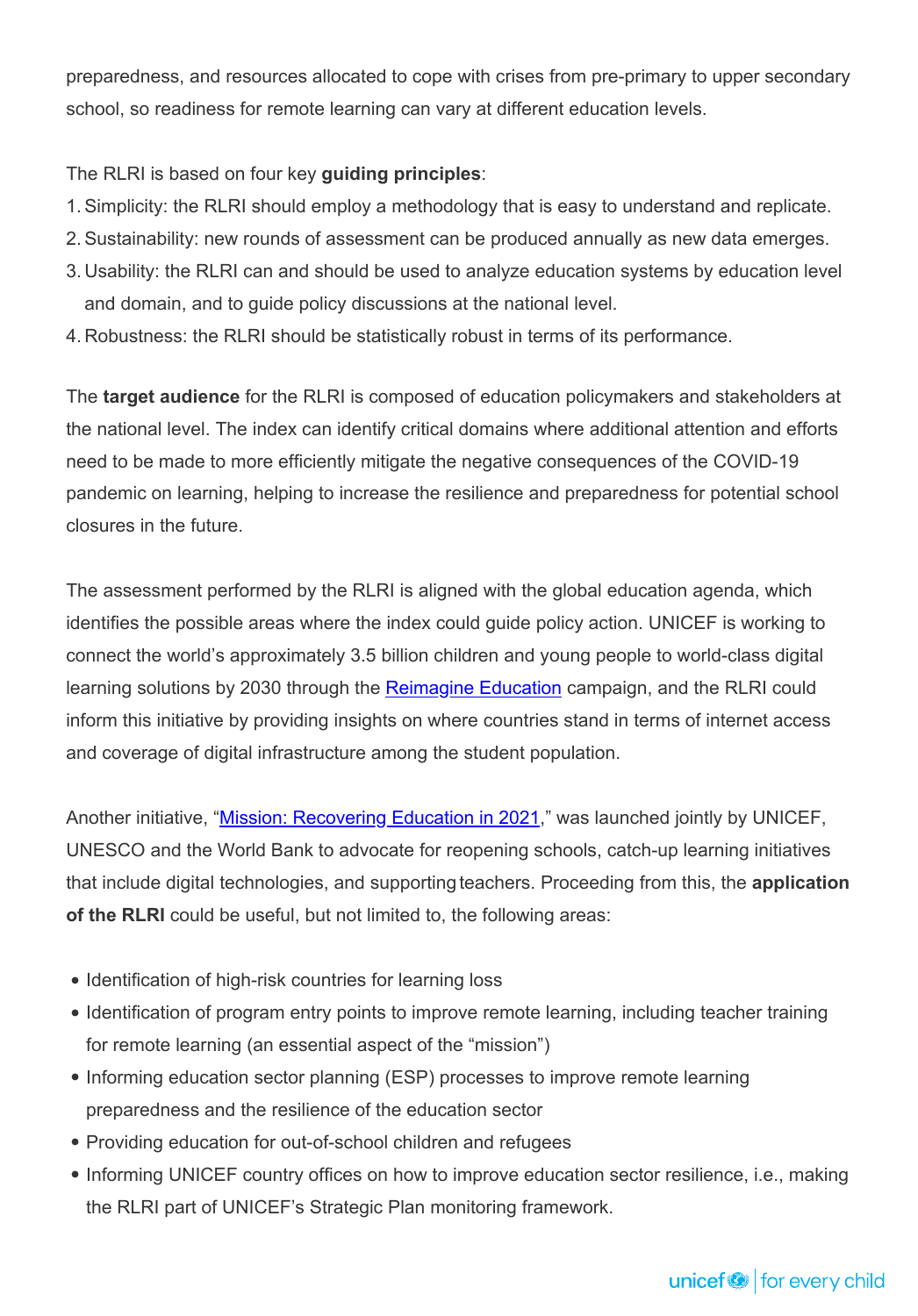### **Conceptual Framework**

When one talks about a country's readiness for remote learning, several things appear to be critical. First, household-level factors like access to information and communication technology (ICT) assets at home play a big role the ability of a schoolchild to access remote learning. A child that has radio, television, mobile phones, personal computers, and internet access at home has a lower likelihood of being affected in terms of learning loss if schools are closed. However, since many children who are unable to have in-person interaction with their teachers might need additional support, parental education is another critical factor in the household environment. It is assumed that more educated parents are better prepared to support their children when they learn from home. As such, the share of mothers who completed at least secondary education was taken as a proxy for parental support that a child could potentially receive at home to facilitate their learning. Combined, these components allow for identifying the household-level domain in a country's readiness for remote learning.

However, even the highest household-level readiness won't help much without an effective policy response. Internet access from home is of little use in continuing to follow coursework if the government does not design a remote learning policy based on online platforms. An efficient policy response provides as many schoolchildren as possible with remote learning opportunities and mitigates the effects of socio-economic status (e.g., possession of ICT assets at home). The more remote learning policies a country deploys, the more schoolchildren have a chance to continue learning while schools are closed. Therefore, policies that use broadcast channels such as radio or television are as important as those that use online channels, since lower-tech options provide better opportunities to reach children from the poorest households or rural areas. However, a country's policy response is not limited to the deployment of remote learning modalities. It is also very important to support teachers by providing them training on how to instruct classes through remote channels. Untrained teachers often struggle to remotely deliver materials to schoolchildren in an efficient way. Thus, factors related to the deployment of remote learning opportunities and related training for teachers constitute the policy response factors critical to a country's remote learning readiness.

Finally, as remote learning is a measure adopted in response to crises that lead to school closures and the disruption of in-person instruction, it is essential to assess how well a country's education system is prepared to respond to emergencies. The ability to assess and mitigate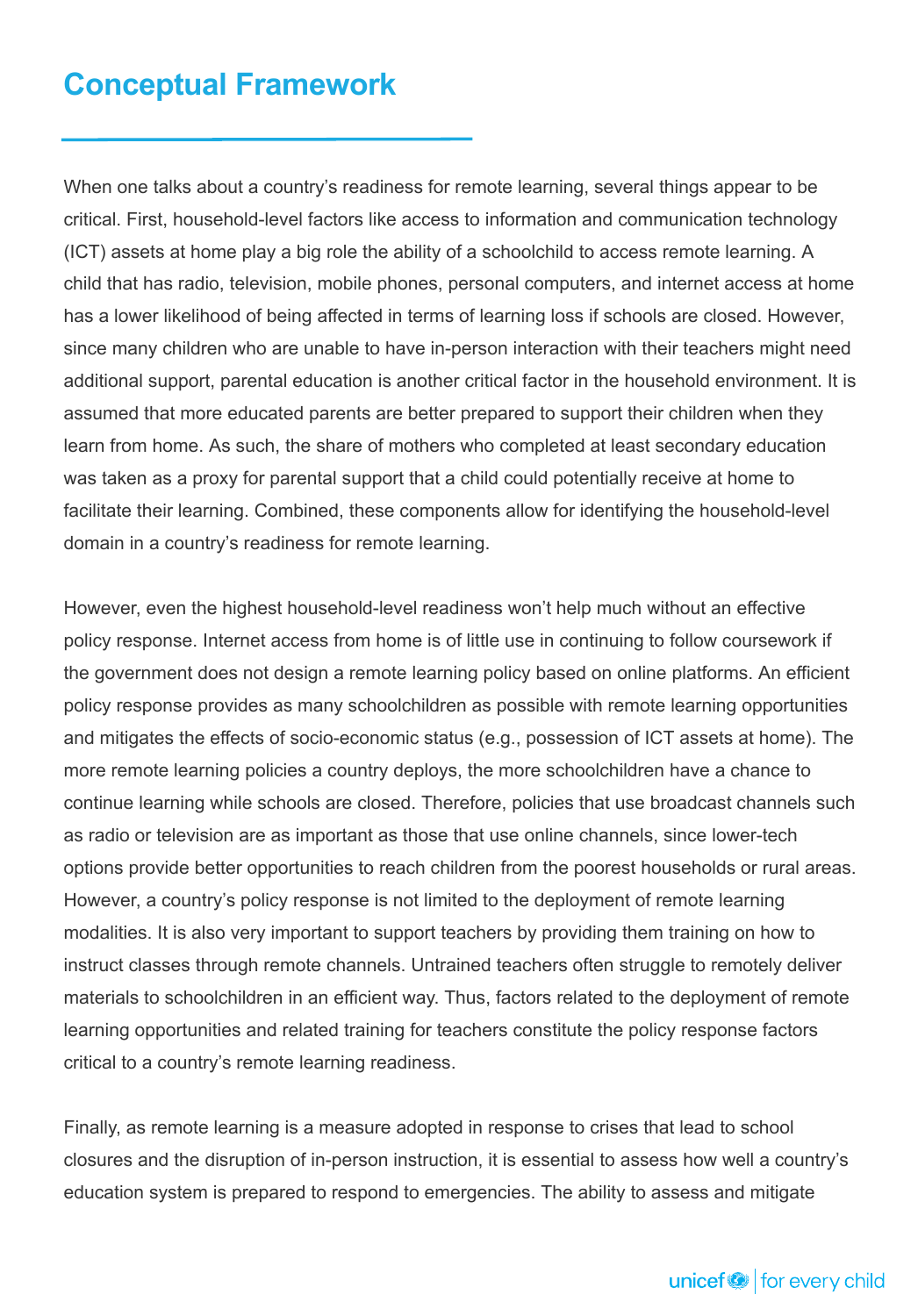risks, and to allocate sufficient human and financial resources in response, comprise the factors related to education system-level preparedness for emergencies.

It is important to emphasize their complementary nature of the three domains of remote learning readiness. The domains are not fungible – for example, as outlined, high readiness for remote learning is impossible to achieve by advancing household-level factors but without an efficient policy response. The complementary nature of the relationship between the remote learning readiness domains is opposed to the substitute one, when advancement in one component could compensate for lower performance in another one. Remote learning systems must be envisioned as chains that are only as strong as their weakest link. The successful delivery of remote learning depends on a country performing well in all three domains. The RLRI highlights the areas where a country most needs to strengthen its readiness and ensure learning continuity through remote channels. Figure 1 presents the relationship between the key dimensions of the RLRI and the way the domains are grouped to produce the aggregate composite measure.

#### **Figure 1. RLRI domains and variables**

|           | <b>Households</b>                                                                                                                                                                                                                                                                                                                         | <b>Policy Response</b><br><b>Capacity</b>                                                                                                                                                                                                | <b>System-Level</b><br><b>Emergency Preparedness</b>                                                                                                                                                                            |
|-----------|-------------------------------------------------------------------------------------------------------------------------------------------------------------------------------------------------------------------------------------------------------------------------------------------------------------------------------------------|------------------------------------------------------------------------------------------------------------------------------------------------------------------------------------------------------------------------------------------|---------------------------------------------------------------------------------------------------------------------------------------------------------------------------------------------------------------------------------|
| Variables | The share of schoolchildren with home<br>access to:<br>$\blacksquare$ Radio<br><b>E</b> Television<br>$\blacksquare$ A computer<br>$\blacksquare$ The internet<br>At least one mobile phone owned by a<br>family member<br>As well as<br>■ The share of school children whose<br>mothers completed upper secondary<br>education or higher | Provision, through ministry of education<br>policies, of remote learning opportunities<br>via:<br>$\blacksquare$ Radio<br><b>Television</b><br>• Online Platforms<br>As well as<br>Training for teachers to use remote<br>learning tools | Risk assessment for education sector<br>is implemented.<br>■ Risk reduction for education sector is<br>in place.<br>Human and financial resources for<br>implementing risk reduction and<br>assessment strategies are allocated |
| Source    | Multiple Indicator Cluster Surveys<br>2010-2020), Demographic and<br>Health Surveys (2010-2020)                                                                                                                                                                                                                                           | The first round of the UNESCO-UNICEF-<br>WB survey (to be replaced by ad hoc<br>annual surveys from 2022 onward)                                                                                                                         | <b>UNICEF Strategic Monitoring Questions</b><br>(2020)                                                                                                                                                                          |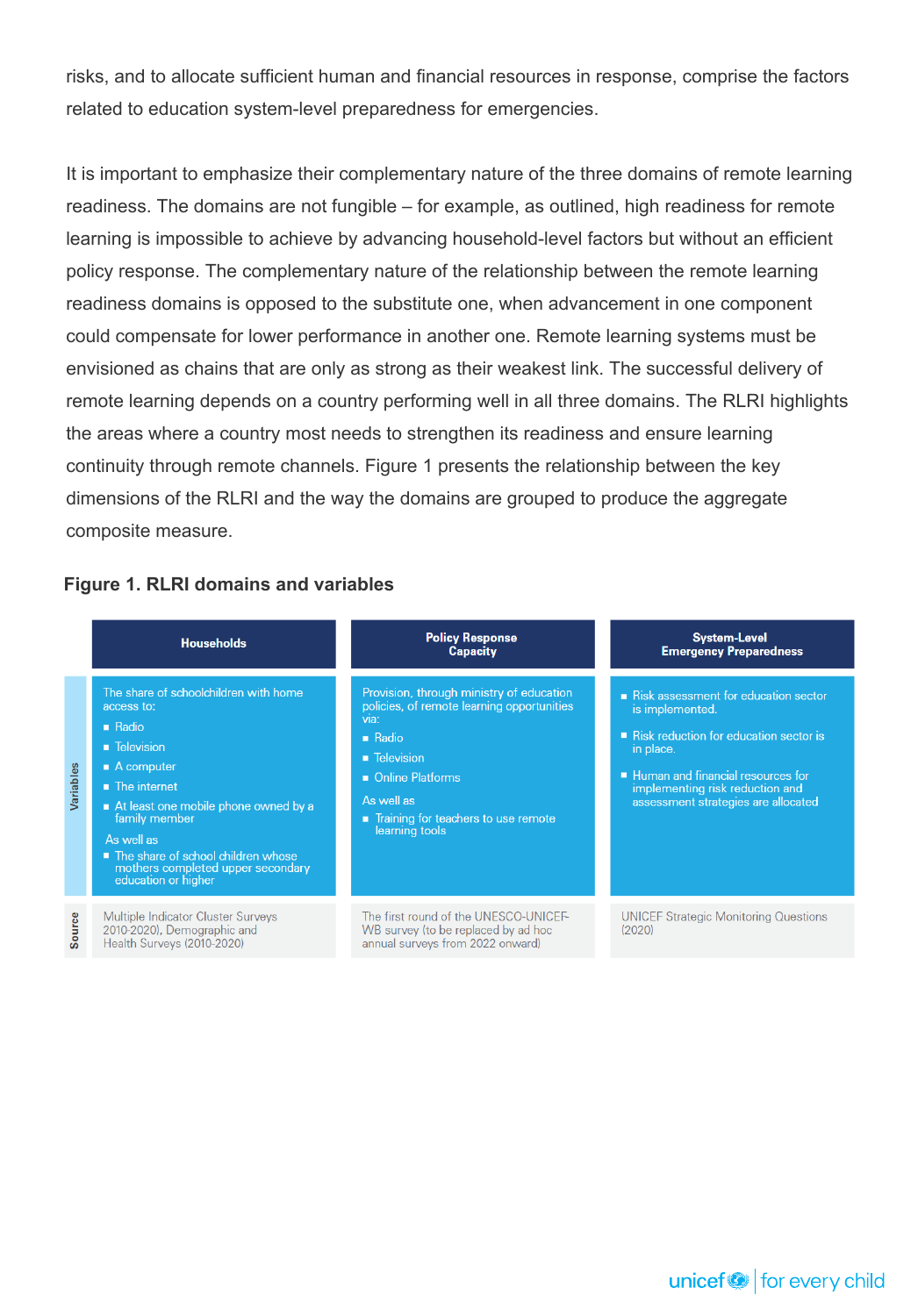### **Data Sources and Coverage**

The RLRI relies on three major data sources. The data on schoolchildren who have the necessary ICT assets at home, as well as information on potential parental support expressed as the share of mothers who have completed upper secondary school, come from household surveys such as Multiple Indicator Cluster Surveys (MICS) and Demographic and Health Surveys (DHS). Survey data collected between 2010-2020 were used to produce the current set of estimates, of which two-thirds of the data refer to the 2015-2020 period. The data covers 67 mostly low- and middle-income countries.

Results of the first round of the UNESCO-UNICEF-World Bank Survey on National Education Responses to COVID-19 School Closures that took place in May-June 2020 provide information on policies that were adopted and teacher training conducted. Ministries of education were asked to indicate if radio, television, or online platforms were deployed as "education delivery systems as part of the national (or subnational) distance education strategy for different levels of education," or if at the national level "teachers had been trained to use remote learning platforms" for different education levels from pre-primary to upper secondary school (UNESCO, UNICEF, World Bank, 2020). For future rounds of the RLRI, an ad-hoc survey of UNICEF country offices will be implemented to collect the data on how ministries of education use remote learning either during school closures or to provide the remedial support to mitigate learning loss.

Finally, the data on system preparedness for emergencies comes from UNICEF's Strategic Monitoring Questions (SMQ), a complex assessment carried out by UNICEF HQ and country offices in consultation with ministries of education. The SMQ have a section on system strengthening, represented by indicator "2.a.2 Equitable education systems for access," that has emergency preparedness and resilience as one of its subdimensions. This subdimension, in turn, is comprised of three core indicators: risk assessment, risk reduction strategy, and human and financial resources. UNICEF country offices are asked to rate their country's education sector on a scale from 1 (weak) to 4 (strong) to indicate the extent to which they are implementing risk assessment and risk reduction, as well as allocating human and financial resources for these needs. An aggregated score of these three variables indicates the emergency preparedness and resilience of the education sector in a given country.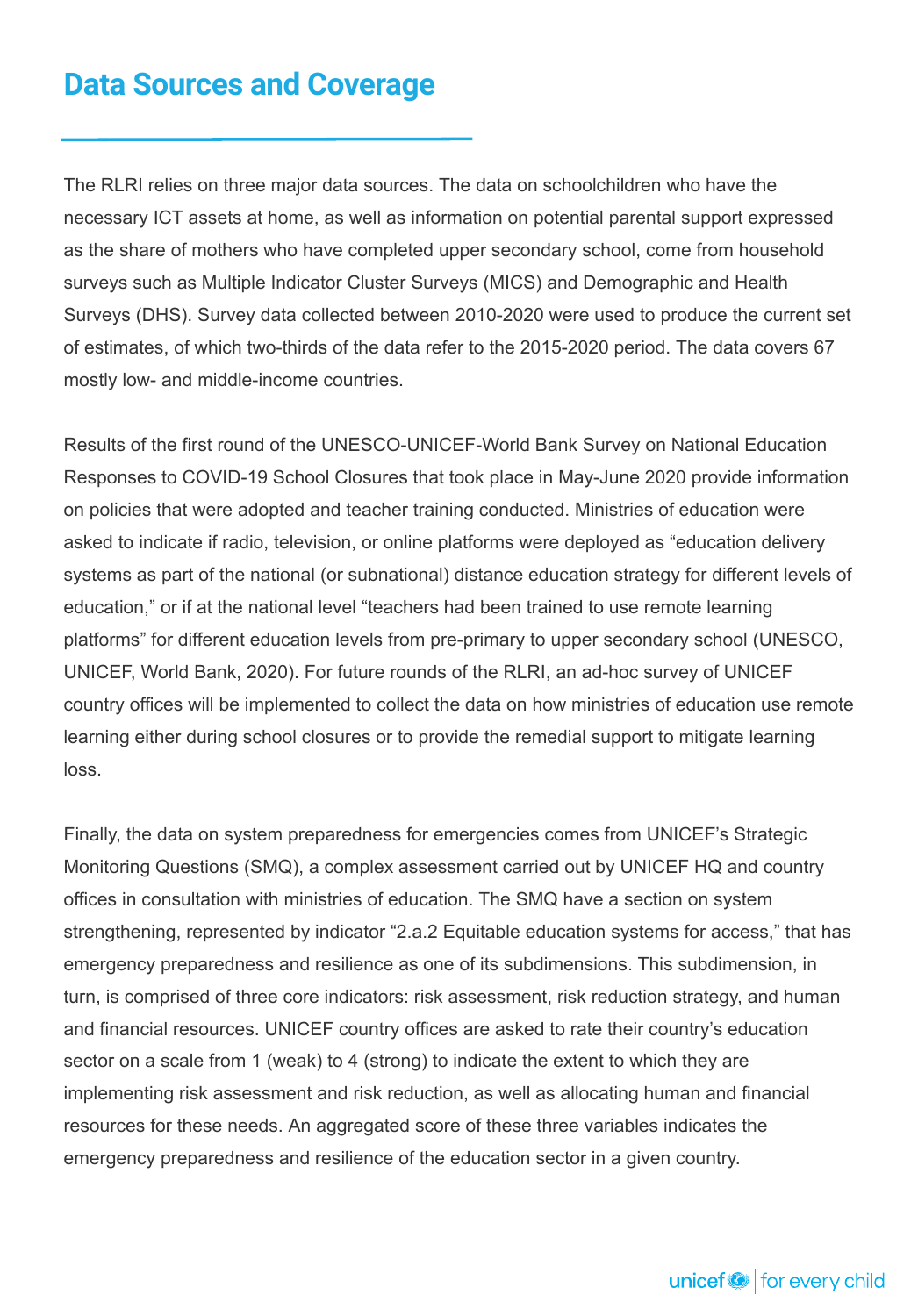The RLRI uses 13 input variables from these three data sources and covers 67 low- and middle-income countries. The data coverage by country income group and region is presented in Table 1. Furthermore, detailed descriptive statistics of the input variables used to produce the RLRI are presented in Tables 2-4.

| <b>Income Group/Region</b>      | N              |
|---------------------------------|----------------|
| High income (H)                 | 2              |
| Low income $(L)$                | 18             |
| Lower middle income (LM)        | 28             |
| Upper middle income (UM)        | 19             |
| East Asia and the Pacific       | 10             |
| Eastern and Southern Africa     | 11             |
| Eastern Europe and Central Asia | 6              |
| Latin America and the Caribbean | 13             |
| Middle East and North Africa    | 3              |
| South Asia                      | $\overline{7}$ |
| <b>West and Central Africa</b>  | 17             |
| World                           | 67             |
|                                 |                |

|  | Table 1. Data coverage by country income group and region |  |  |  |
|--|-----------------------------------------------------------|--|--|--|
|  |                                                           |  |  |  |

#### **Table 2. Household level factors**

| <b>Variable</b>                                                                     | <b>Min</b> | <b>Median</b> | <b>Mean</b> | <b>SD</b> | <b>Max</b> | <b>NAs</b>     |
|-------------------------------------------------------------------------------------|------------|---------------|-------------|-----------|------------|----------------|
|                                                                                     |            |               |             |           |            |                |
| Share of schoolchildren with radio at<br>home                                       | 0.01       | 0.53          | 0.50        | 0.24      | 0.96       | 1              |
| Share of schoolchildren with TV at home                                             | 0.02       | 0.66          | 0.64        | 0.29      | 1.00       | $\overline{0}$ |
| Share of schoolchildren with at least one<br>family member having a mobile phone    | 0.57       | 0.92          | 0.88        | 0.12      | 1.00       | $\Omega$       |
| Share of schoolchildren with PC at home                                             | 0.02       | 0.18          | 0.28        | 0.25      | 0.92       | 7              |
| Share of schoolchildren with internet<br>access at home                             | 0.01       | 0.31          | 0.35        | 0.28      | 0.95       | 28             |
| Share of schoolchildren whose mothers<br>completed secondary education or<br>higher | 0.02       | 0.29          | 0.38        | 0.28      | 0.94       | 7              |

**Source**: Authors' calculations based on Multiple Indicator Cluster Surveys (2010-2020) and Demographic and Health Surveys (2010-2020).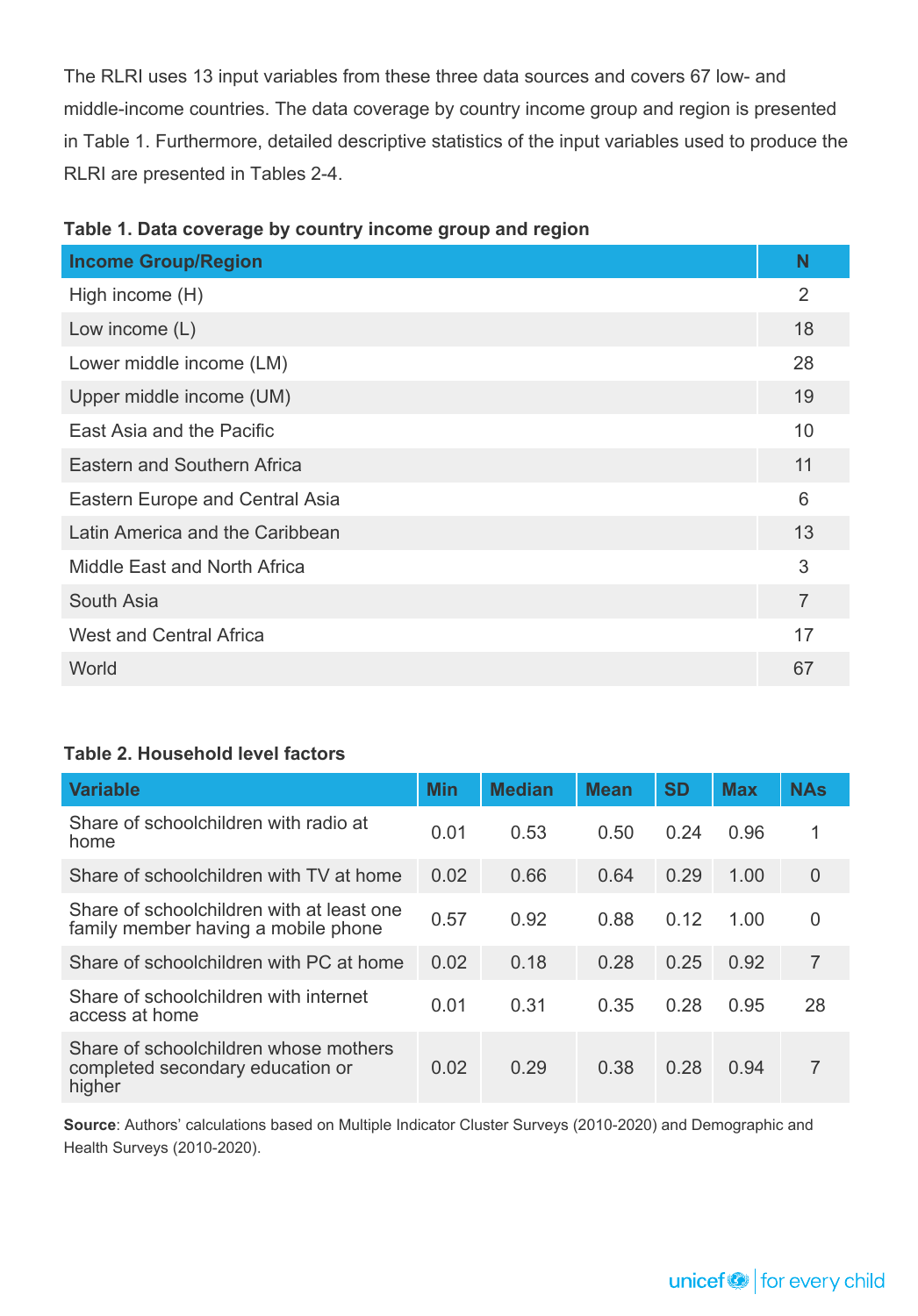#### **Table 3. Policy capacity response**

| <b>Variable</b>                                        | Yes | <b>No</b> |
|--------------------------------------------------------|-----|-----------|
| Radio was deployed for any level of education          | 45  |           |
| TV was deployed for any level of education             | 54  | 13        |
| Online platforms were used for any level of education  | 52  | 15        |
| Teachers were trained to use remote learning platforms | 32  | 35        |

**Source**: Authors' calculations based on the first round of the UNESCO-UNICEF-World Bank Survey on National Education Responses to COVID-19 School Closures, May-June 2020.

#### **Table 4. Education system preparedness for emergency**

| <b>Variable</b>                                                                                             |   | $1.5$ 2 2.5 3  |      |             | 3.5 | <b>NA</b> |
|-------------------------------------------------------------------------------------------------------------|---|----------------|------|-------------|-----|-----------|
| Risk reduction for education sector is<br>implemented                                                       |   | 8 8 17 22 6    |      |             |     |           |
| Risk assessment for education sector is in<br>place                                                         | 3 | $\overline{4}$ |      | 8 13 25 5 1 |     |           |
| Human and financial resources are allocated<br>for implementing risk reduction and<br>assessment strategies | 5 | 8              | 20 I | 8 13 3      |     |           |

**Source**: UNICEF Strategic Monitoring Questions, December 2020.

### **Aggregation**

The data analysis and index construction employed a sequential approach based on first- and second-stage ranking. The first-stage ranking relates to the domain-level analysis and refers to two key steps, namely, aggregation of three domains based on the input variables, and evaluation of the computed aggregated scores against theoretical benchmarks. The secondstage ranking relates to the aggregation across three domains to produce each country's final ranking.

#### *First-stage ranking: aggregation of the domains*

The first-stage ranking started with producing an aggregated value for each domain. At this stage, the major challenge behind producing the composite indicator stemmed from the fact that all the variables represent different types and statistical distributions. Variables derived from household data are continuous; scaled between 0 to 1, they express shares of schoolchildren. The data from the policy response capacity domain present binary outcomes, i.e., a policy was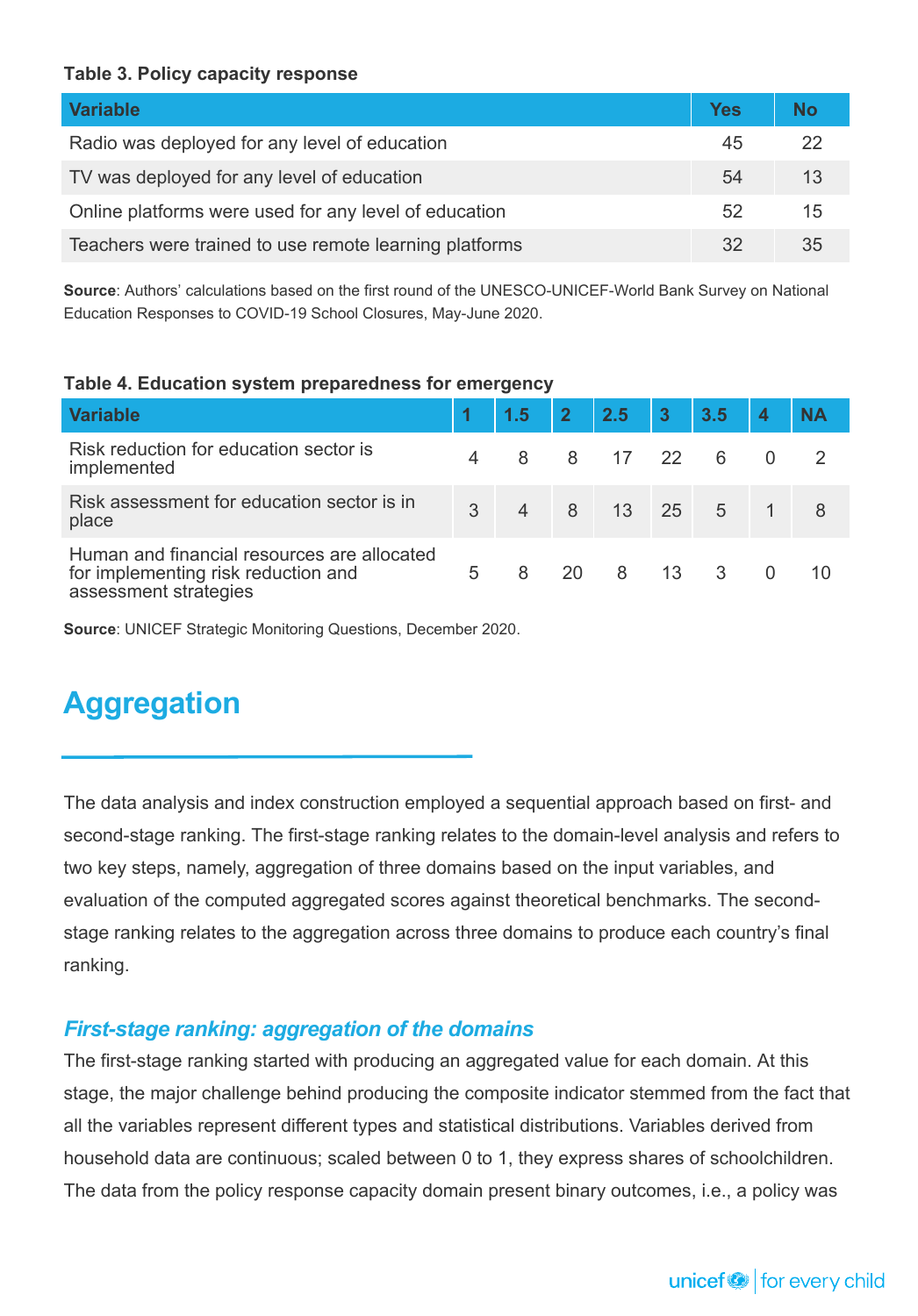either deployed (1) or not (0). Finally, SMQ data are fixed on an ordinal scale, with values varying between 1 to 4. Given the continuous nature of the underlying statistical distribution, an arithmetic mean across six quantitative variables from the household surveys was used to produce an aggregated value for the household domain. The policy response capacity domain represented by four binary variables was aggregated by counting the number of times a policy was implemented by a country. It resulted in an aggregated domain on a scale of 0 to 4, where 0 indicates that a country did not implement any remote learning policy and 4 shows that it implemented all possible policies. Finally, a median value across three variables from UNICEF's SMQ was calculated to represent the emergency preparedness of the education system domain. Since the variables from the SMQ represent ordinal ranks that are qualitative by their nature, the median score appears to be the optimal way to summarize the central tendency of this kind of distribution. Consequently, the aggregated score for this domain ranges from 1 to 4. In the final step of the first-stage ranking, each aggregated domain was evaluated against four theoretical benchmarks, such as "low," "medium-low," "medium-high," and "high." These benchmarks were produced in a way that divides the distribution of each aggregated score into four bins of relatively equal size.

#### *Second-stage ranking: identification of the weakest links*

The second-stage ranking started with the identification of the two weakest domains in a country's performance. Given the complementary nature of the three domains, it is logical to assume that the overall resilience of an education system to crises is defined by the weakest links in the chain, i.e., by the domains in which a country has the lowest performance. Proceeding from this, it was essential for each country to have data for all three domains to derive a final score.

Focusing on the two weakest links is justified by several factors. First, it allows for simplicity while also capturing critical information on a country's performance. Using two domains produces 16 possible outcomes, whereas using all three domains would produce 64 outcomes, making it difficult to summarize the results in an easy-to-understand manner. Furthermore, taking information from the best domain does not contribute to the identification of the areas where improvement is needed. Second, the complementary nature of the three domains places the focus on the weaker parts of the system. Alternatively, focusing on one – the weakest – domain could result in a loss of information on how resilient the country is toward school closures. And lastly, choosing two domains produces results which are more sensitive to improvements over time.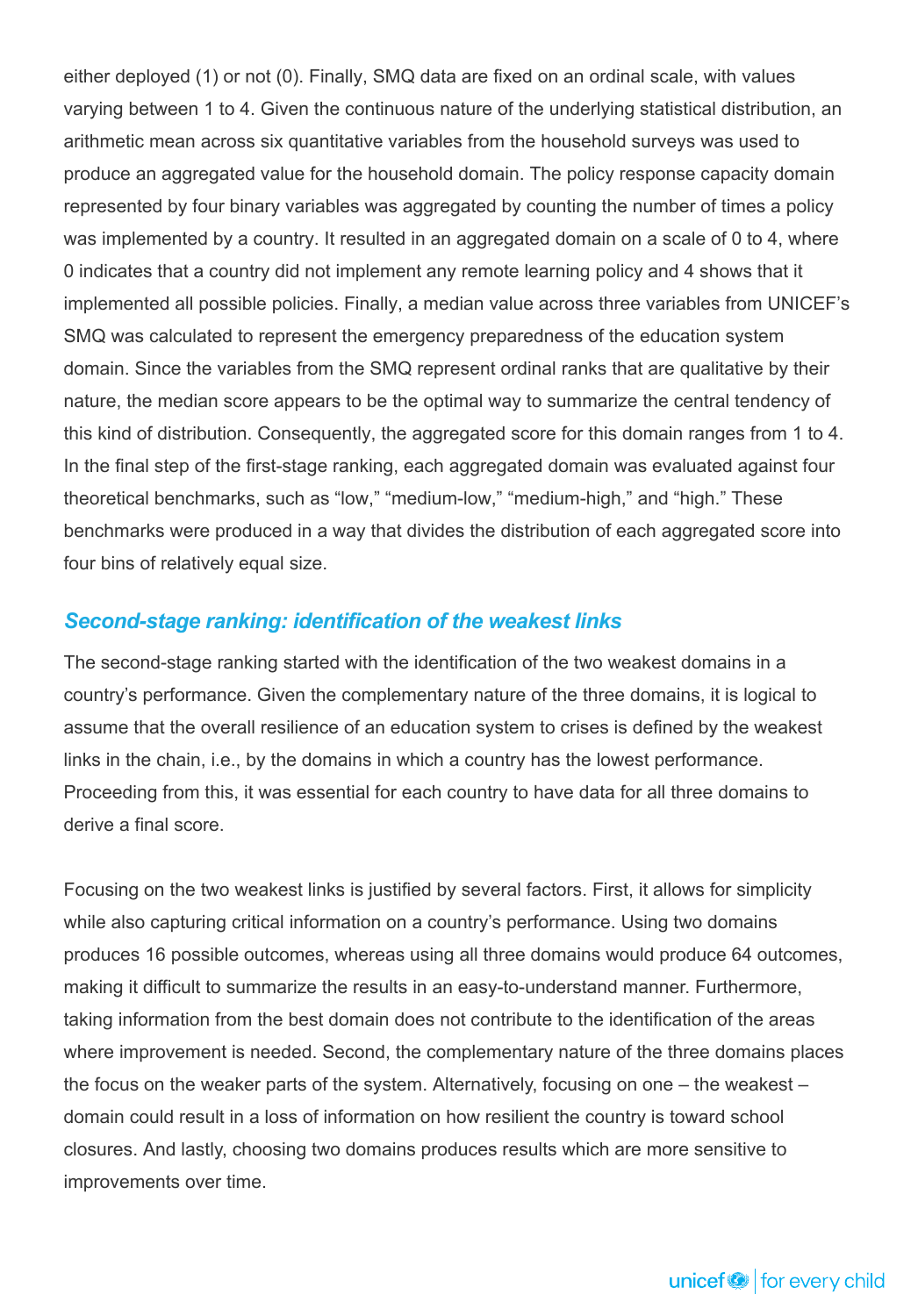Each country's two weakest domains were used to produce final scores ranging between one and five stars, with five being the best. For example, if a country scored "high" in the household domain but performed "medium-high" in the policy response and "medium-low" in the emergency preparedness domains, the combination of the latter two was used to determine the final score. Table 5 presents how the 16 possible combinations of the two weakest domains were classified into the final score. To facilitate understanding of the index, each level is colorcoded.

|               |             | <b>Lowest Domain</b> |             |            |         |  |  |
|---------------|-------------|----------------------|-------------|------------|---------|--|--|
|               |             | <b>High</b>          | Medium-High | Medium-Low | Low     |  |  |
|               | High        | 5 Stars              | 5 Stars     | 4 Stars    | 3 Stars |  |  |
| Domain        | Medium-High | 5 Stars              | 4 Stars     | 3 Stars    | 2 Stars |  |  |
| Lowest<br>2nd | Medium-Low  | 4 Stars              | 3 Stars     | 2 Stars    | 1 Stars |  |  |
|               | Low         | 3 Stars              | 2 Stars     | 1 Stars    | 1 Stars |  |  |

#### **Table 5. Methodology of aggregating the final score**

### **Treatment of missing values**

As noted, because the RLRI is based on identification of the weakest links, (i.e., the two domains in which a country performs worst), the final rank was produced only for countries with available data across all three domains. Additional criteria were applied for producing aggregated domains at the first-stage ranking. Given that countries show different data availability (as was indicated in Tables 2, 3, and 4), the aggregations of the household and policy response domains were carried out only if at least half of the variables within each domain were present. However, to avoid a loss of coverage, an exception was made for the domain of education system preparedness. The item-total correlation using the Spearman rank correlation coefficient showed high values (above 0.7) for all input variables with an aggregated domain score. This allowed for concluding that even one variable could be a meaningful proxy for the education system preparedness for emergencies. As a result, if a country had only one value across three variables from UNICEF's SMQ, it was taken as a final score of the aggregated domain.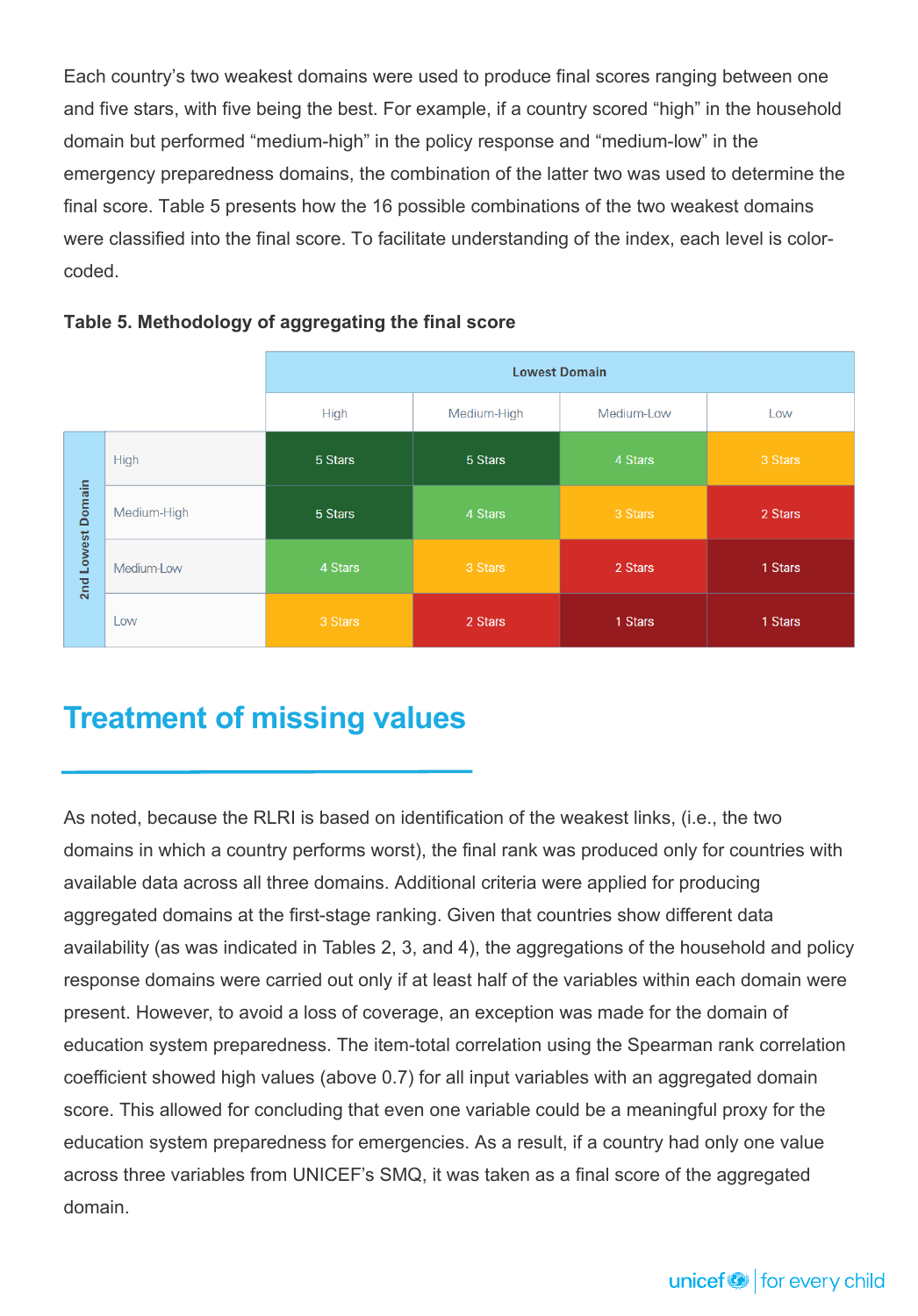### **Interpretation of final scores**

The RLRI evaluates each country's performance across three domains, and then assigns a star ranking based on the country's performance in the two domains in which it is weakest. The following interpretation of each rank is suggested:

**1 star**: A country receives one star if it demonstrates poor performance in its two weakest domains. A one-star rating highlights the urgent need for a country to invest in developing a remote learning system, as the current system is only available to a limited number of schoolchildren, making learning continuity during school closures very difficult.

**2 stars**: A country receives two stars if it demonstrates lowest or medium-low performance in its two weakest domains. A two-star rating highlights that while some students can benefit from remote learning, it remains unavailable for the majority of students in the country due to a combination of factors.

**3 stars**: A country receives three stars if it demonstrates average performance in its two weakest domains. A three-star rating signifies that the country's remote learning systems can be regarded as relatively resilient, although serious concerns still remain about the potential for learning loss and the extent to which learning can continue in case of disrupted in-person instruction.

**4 stars**: A country receives four stars if it demonstrates medium-high performance in its two weakest domains. A four-star rating identifies countries with well-established and resilient systems of remote learning, where most students can continue to learn if schools are closed, although there are areas where improvement is still needed.

**5 stars**: A country receives five stars if it demonstrates high performance across all domains. A five-star rating identifies countries with the best readiness for remote learning and the highest resilience to crises that lead to disruption of in-person instruction, although other factors beyond the assessment (such as actual learning or within-country inequalities) should guide further policy discussions to strengthen the overall ecosystem of remote learning in the country.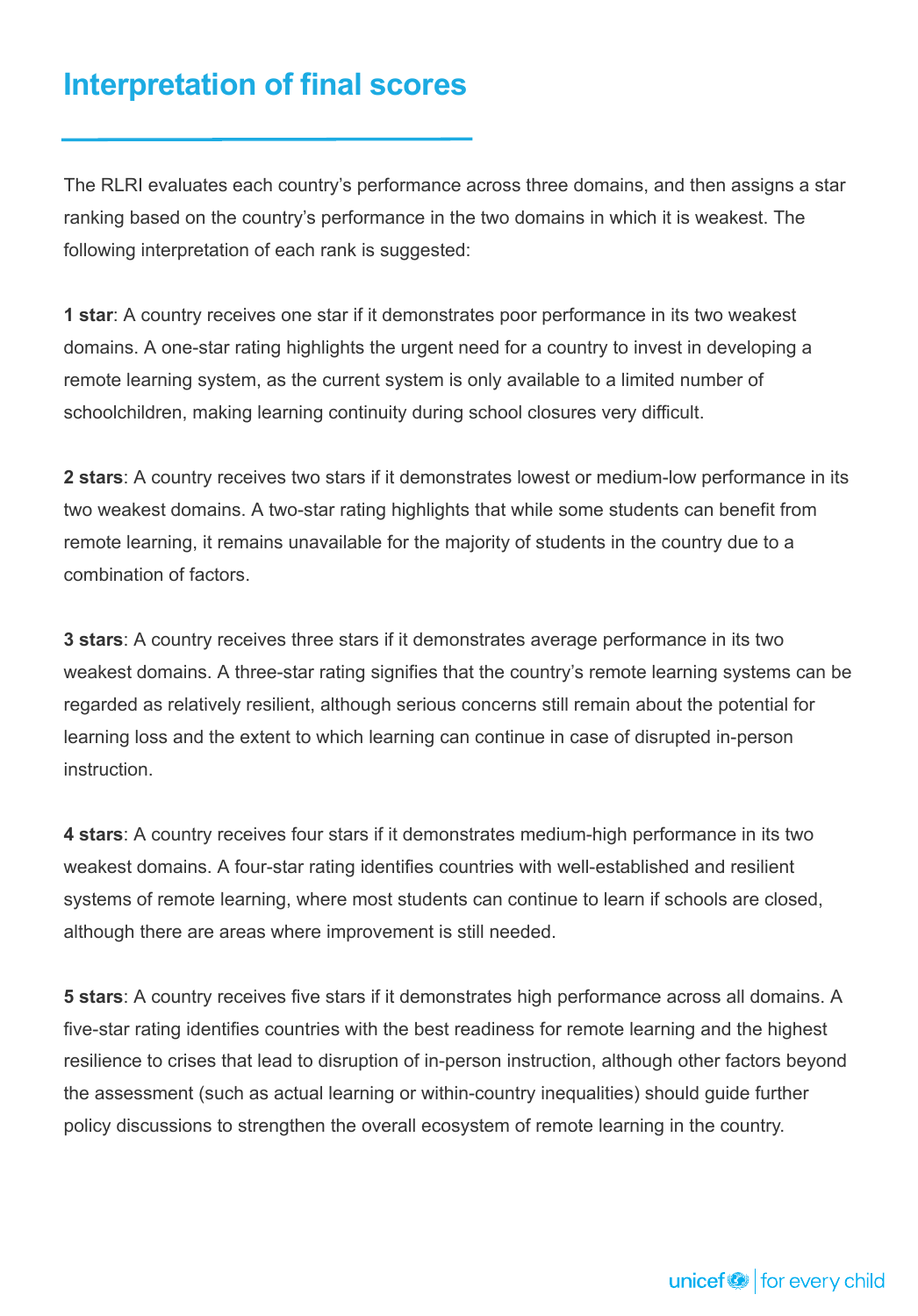### **Limitations**

Two major limitations exist in the context of the RLRI, and both are imposed by the data. While the household domain mostly refers to issues related to the household possessions, sufficient data are not available on actual learning outcomes. Having the necessary ICT assets at home is not enough to ensure a schoolchild can actually learn. Potential obstacles can occur due to the number of assets, the size and composition of the household, stability of the home's internet connection, and so on. Furthermore, having an educated parent does not automatically mean that a child can count on parental support. In future rounds of the RLRI assessment, when more countries participate in MICS6 and will release data, it may be possible to include parental engagement in child's learning to account for this issue. Since data on learning outcomes are currently only available for a limited number of countries, its inclusion in the initial RLRI assessment was not feasible.

The second limitation refers to the policy response domain. For the initial RLRI assessment, the data used to produce this domain were collected in May-June 2020, at the beginning of the pandemic. As such, subsequent improvements in countries' policy responses were not captured. More and more countries are moving toward hybrid learning that combines in-person and remote instruction, a fact that will be reflected in future RLRI assessments.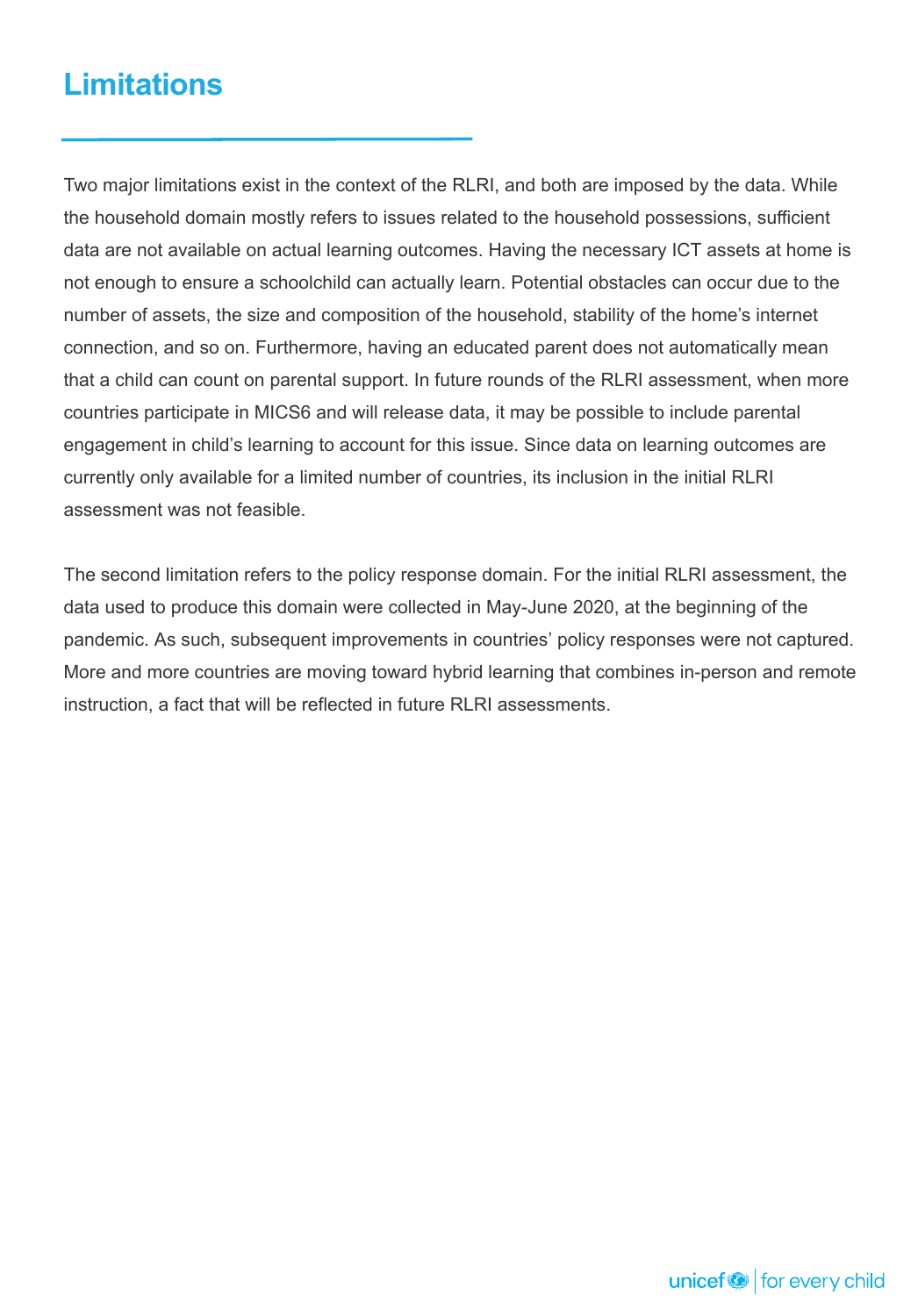## **Annex. List of countries and sources of household data used to calculate the index<sup>1</sup>**

| <b>ISO3</b> | <b>Country</b>            | <b>Region</b>                             | <b>Household survey</b>              | Year           |
|-------------|---------------------------|-------------------------------------------|--------------------------------------|----------------|
| <b>AFG</b>  | Afghanistan               | South Asia                                | Demographic and Health<br>Survey     | 2015           |
| <b>ALB</b>  | Albania                   | Eastern Europe and Central<br>Asia        | Demographic and Health<br>Survey     | $2017 -$<br>18 |
| <b>AGO</b>  | Angola                    | Eastern and Southern Africa               | Demographic and Health<br>Survey     | $2015 -$<br>16 |
| <b>ARG</b>  | Argentina                 | Latin America and the<br>Caribbean        | Multiple Indicator Cluster<br>Survey | 2011-12        |
| <b>ARM</b>  | Armenia                   | <b>Eastern Europe and Central</b><br>Asia | Demographic and Health<br>Survey     | $2015 -$<br>16 |
| <b>BGD</b>  | Bangladesh                | South Asia                                | Multiple Indicator Cluster<br>Survey | 2019           |
| <b>BRB</b>  | <b>Barbados</b>           | Latin America and the<br>Caribbean        | Multiple Indicator Cluster<br>Survey | 2012           |
| <b>BLZ</b>  | <b>Belize</b>             | Latin America and the<br>Caribbean        | Multiple Indicator Cluster<br>Survey | $2015 -$<br>16 |
| <b>BEN</b>  | <b>Benin</b>              | West and Central Africa                   | Multiple Indicator Cluster<br>Survey | 2014           |
| <b>BTN</b>  | <b>Bhutan</b>             | South Asia                                | Multiple Indicator Cluster<br>Survey | 2010           |
| BIH         | Bosnia and<br>Herzegovina | Eastern Europe and Central<br>Asia        | Multiple Indicator Cluster<br>Survey | 2011-12        |
| <b>BFA</b>  | <b>Burkina Faso</b>       | West and Central Africa                   | Demographic and Health<br>Survey     | 2010           |
| <b>BDI</b>  | <b>Burundi</b>            | Eastern and Southern Africa               | Demographic and Health<br>Survey     | 2016-<br>17    |
| <b>KHM</b>  | Cambodia                  | East Asia and the Pacific                 | Demographic and Health<br>Survey     | 2014           |
| <b>TCD</b>  | Chad                      | West and Central Africa                   | Multiple Indicator Cluster<br>Survey | 2019           |
| COL         | Colombia                  | Latin America and the<br>Caribbean        | Demographic and Health<br>Survey     | 2015-<br>16    |
| <b>COM</b>  | Comoros                   | Eastern and Southern Africa               | Demographic and Health<br>Survey     | 2012           |
| COG         | Congo                     | <b>West and Central Africa</b>            | Multiple Indicator Cluster<br>Survey | 2014-<br>15    |
| <b>CRI</b>  | Costa Rica                | Latin America and the<br>Caribbean        | Multiple Indicator Cluster<br>Survey | 2018           |
| <b>CIV</b>  | Cote d'Ivoire             | West and Central Africa                   | Multiple Indicator Cluster<br>Survey | 2016           |
| <b>CUB</b>  | Cuba                      | Latin America and the<br>Caribbean        | Multiple Indicator Cluster<br>Survey | 2019           |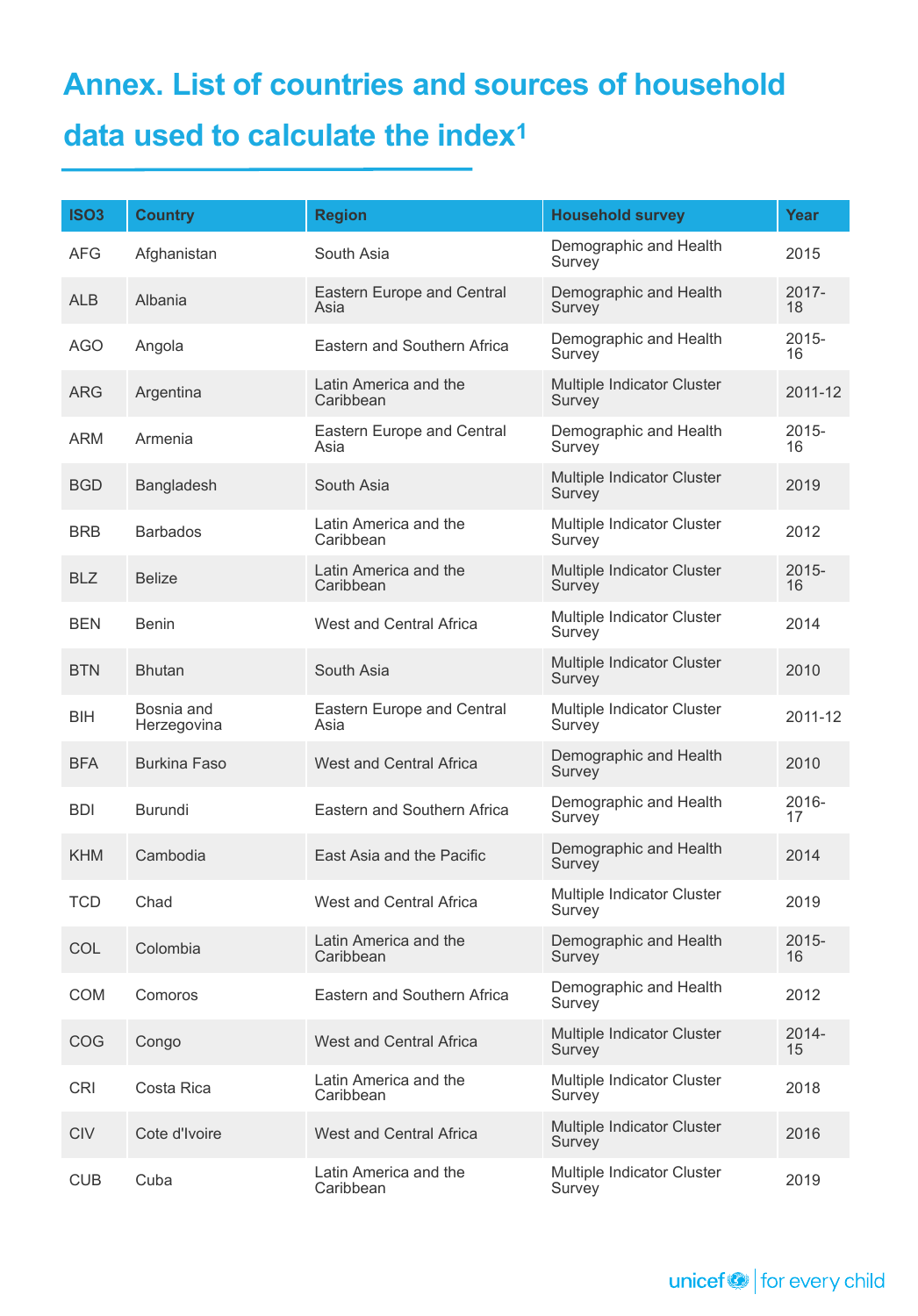| <b>ISO3</b>     | <b>Country</b>                      | <b>Region</b>                      | <b>Household survey</b>              | Year           |
|-----------------|-------------------------------------|------------------------------------|--------------------------------------|----------------|
| COD             | Democratic Republic of the<br>Congo | <b>West and Central Africa</b>     | Multiple Indicator Cluster<br>Survey | 2017-<br>18    |
| <b>ETH</b>      | Ethiopia                            | <b>Eastern and Southern Africa</b> | Demographic and Health<br>Survey     | 2016           |
| <b>GMB</b>      | Gambia                              | <b>West and Central Africa</b>     | Multiple Indicator Cluster<br>Survey | 2018           |
| <b>GHA</b>      | Ghana                               | <b>West and Central Africa</b>     | Multiple Indicator Cluster<br>Survey | 2017-<br>18    |
| <b>GTM</b>      | Guatemala                           | Latin America and the<br>Caribbean | Demographic and Health<br>Survey     | 2014-<br>15    |
| GIN             | Guinea                              | West and Central Africa            | Multiple Indicator Cluster<br>Survey | 2016           |
| <b>GUY</b>      | Guyana                              | Latin America and the<br>Caribbean | Multiple Indicator Cluster<br>Survey | 2014           |
| <b>HND</b>      | Honduras                            | Latin America and the<br>Caribbean | Demographic and Health<br>Survey     | $2011 -$<br>12 |
| <b>IND</b>      | India                               | South Asia                         | Demographic and Health<br>Survey     | $2015 -$<br>16 |
| <b>IDN</b>      | Indonesia                           | East Asia and the Pacific          | Demographic and Health<br>Survey     | 2017           |
| <b>JAM</b>      | Jamaica                             | Latin America and the<br>Caribbean | Multiple Indicator Cluster<br>Survey | 2011           |
| <b>JOR</b>      | Jordan                              | Middle East and North Africa       | Demographic and Health<br>Survey     | $2017 -$<br>18 |
| <b>KAZ</b>      | Kazakhstan                          | Eastern Europe and Central<br>Asia | Multiple Indicator Cluster<br>Survey | 2015           |
| <b>KEN</b>      | Kenya                               | <b>Eastern and Southern Africa</b> | Demographic and Health<br>Survey     | 2014           |
| <b>KIR</b>      | Kiribati                            | East Asia and the Pacific          | Multiple Indicator Cluster<br>Survey | 2018-<br>19    |
| <b>KGZ</b>      | Kyrgyzstan                          | Eastern Europe and Central<br>Asia | Multiple Indicator Cluster<br>Survey | 2018           |
| LA <sub>O</sub> | Lao People's Democratic<br>Republic | East Asia and the Pacific          | Multiple Indicator Cluster<br>Survey | 2017           |
| <b>MDG</b>      | Madagascar                          | Eastern and Southern Africa        | Multiple Indicator Cluster<br>Survey | 2018           |
| <b>MWI</b>      | Malawi                              | Eastern and Southern Africa        | Demographic and Health<br>Survey     | $2015 -$<br>16 |
| <b>MDV</b>      | <b>Maldives</b>                     | South Asia                         | Demographic and Health<br>Survey     | 2016-<br>17    |
| MLI             | Mali                                | West and Central Africa            | Multiple Indicator Cluster<br>Survey | 2015           |
| <b>MRT</b>      | Mauritania                          | <b>West and Central Africa</b>     | Multiple Indicator Cluster<br>Survey | 2015           |
| <b>MEX</b>      | Mexico                              | Latin America and the<br>Caribbean | Multiple Indicator Cluster<br>Survey | 2015           |
| <b>MMR</b>      | Myanmar                             | East Asia and the Pacific          | Demographic and Health<br>Survey     | $2015 -$<br>16 |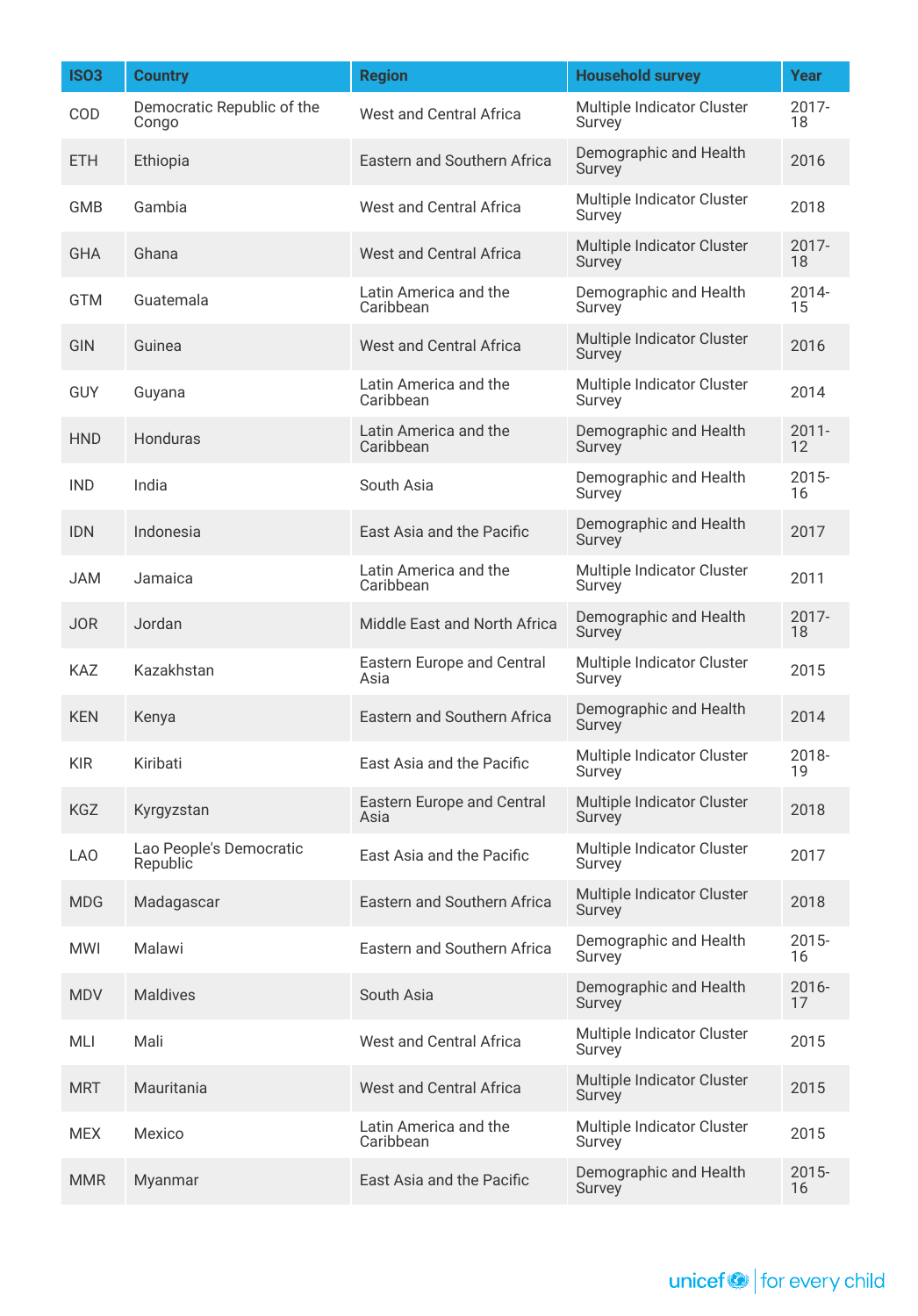| <b>ISO3</b> | <b>Country</b>                 | <b>Region</b>                      | <b>Household survey</b>              | <b>Year</b> |
|-------------|--------------------------------|------------------------------------|--------------------------------------|-------------|
| <b>NPL</b>  | Nepal                          | South Asia                         | Multiple Indicator Cluster<br>Survey | 2019        |
| <b>NER</b>  | Niger                          | <b>West and Central Africa</b>     | Demographic and Health Survey        | 2012        |
| <b>NGA</b>  | Nigeria                        | <b>West and Central Africa</b>     | Multiple Indicator Cluster<br>Survey | 2016-17     |
| <b>PAK</b>  | Pakistan                       | South Asia                         | Demographic and Health Survey        | 2017        |
| <b>PNG</b>  | Papua New Guinea               | East Asia and the Pacific          | Demographic and Health Survey        | 2016-18     |
| PHL         | Philippines                    | East Asia and the Pacific          | Demographic and Health Survey        | 2017        |
| <b>LCA</b>  | Saint Lucia                    | Latin America and the<br>Caribbean | Multiple Indicator Cluster<br>Survey | 2012        |
| <b>STP</b>  | Sao Tome and<br>Principe       | <b>West and Central Africa</b>     | Multiple Indicator Cluster<br>Survey | 2019        |
| <b>SEN</b>  | Senegal                        | <b>West and Central Africa</b>     | Demographic and Health Survey        | 2017        |
| <b>SRB</b>  | Serbia                         | Eastern Europe and Central Asia    | Multiple Indicator Cluster<br>Survey | 2019        |
| <b>SLE</b>  | Sierra Leone                   | <b>West and Central Africa</b>     | Multiple Indicator Cluster<br>Survey | 2017        |
| ZAF         | South Africa                   | Eastern and Southern Africa        | Demographic and Health Survey        | 2016        |
| <b>SDN</b>  | Sudan                          | Eastern and Southern Africa        | Multiple Indicator Cluster<br>Survey | 2014        |
| <b>TLS</b>  | Timor-Leste                    | East Asia and the Pacific          | Demographic and Health Survey        | 2016        |
| <b>TGO</b>  | Togo                           | <b>West and Central Africa</b>     | Multiple Indicator Cluster<br>Survey | 2017        |
| <b>TON</b>  | Tonga                          | East Asia and the Pacific          | Multiple Indicator Cluster<br>Survey | 2019        |
| <b>TTO</b>  | <b>Trinidad and Tobago</b>     | Latin America and the<br>Caribbean | Multiple Indicator Cluster<br>Survey | 2011        |
| <b>TUN</b>  | Tunisia                        | Middle East and North Africa       | Multiple Indicator Cluster<br>Survey | 2018        |
| <b>TZA</b>  | United Republic of<br>Tanzania | Eastern and Southern Africa        | Demographic and Health Survey        | 2015-16     |
| <b>VNM</b>  | <b>Viet Nam</b>                | East Asia and the Pacific          | Multiple Indicator Cluster<br>Survey | 2013-14     |
| <b>YEM</b>  | Yemen                          | Middle East and North Africa       | Demographic and Health Survey        | 2013        |
| ZWE         | Zimbabwe                       | Eastern and Southern Africa        | Multiple Indicator Cluster<br>Survey | 2018-19     |

<sup>1</sup> Only household data are referenced here; for the policy response domain data from the first round of the UNESCO-UNICEF-World Bank Survey on National Education Responses to COVID-19 School Closures were used, and for the system emergency preparedness domain data from UNICEF's Strategic Monitoring Questions were used.